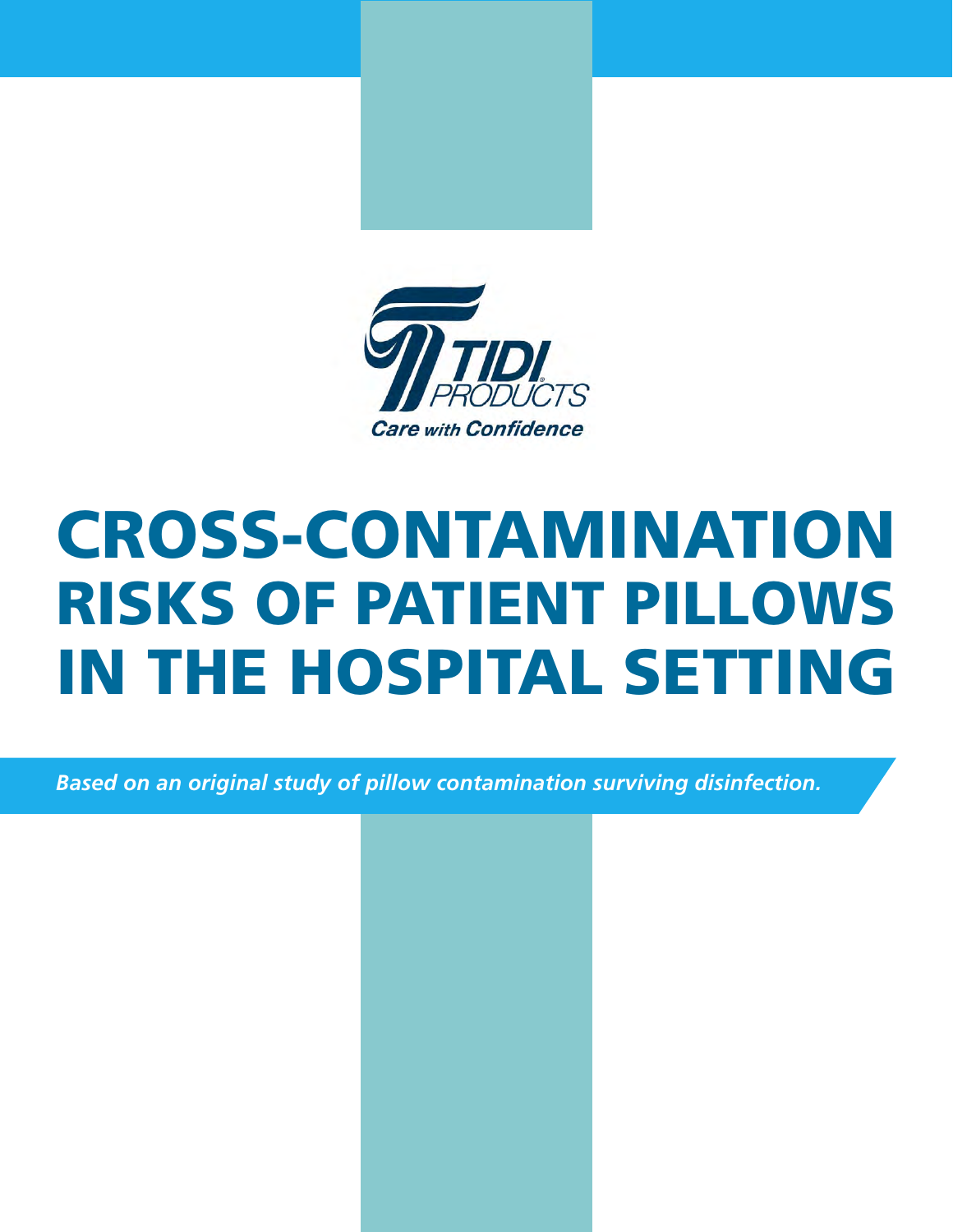# THIS RESOURCE IS FOR YOU IF YOU WORK IN OR MANAGE:

- Infection Prevention
- Emergency Rooms
- Operating Rooms
- Environmental Services
- Healthcare Distribution

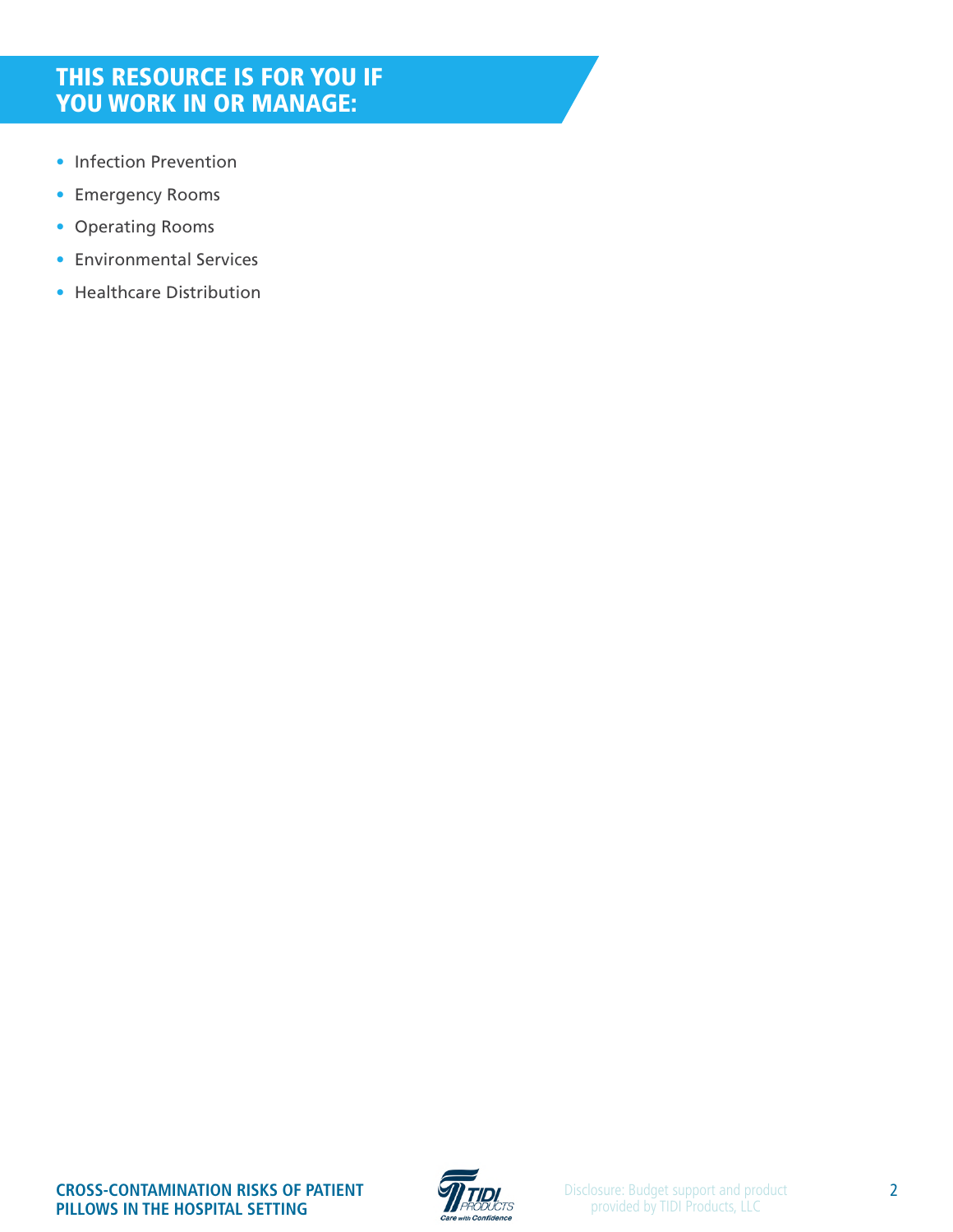Written by:

# Victor Lange. MSPH, CRC, ICP

Department of Infection Control. Promise Hospital, San Diego, Ca.

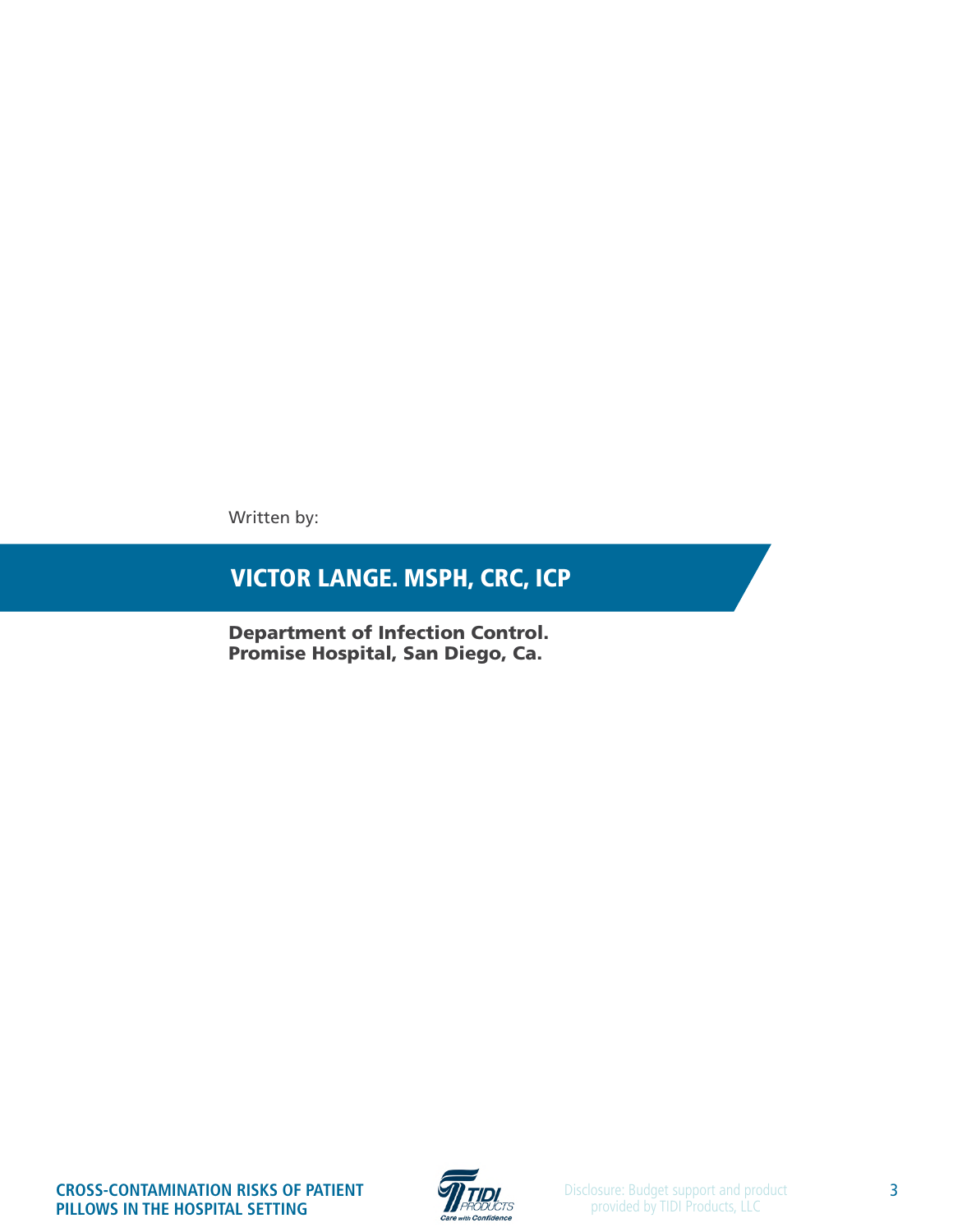# Table oF CONTENTS:

Clinical [Background //](#page-4-0) 5

[INTRODUCTION](#page-5-0) // 6

[METHODS](#page-6-0) // 7

RESULTS // 9

DISCUSSION // 10

Conclusion [and key-takeaways](#page-10-0) // 11

WHAT CAN YOU DO ABOUT IT? // 12

**ABOUT US // 13** 

[References //](#page-13-0) 14

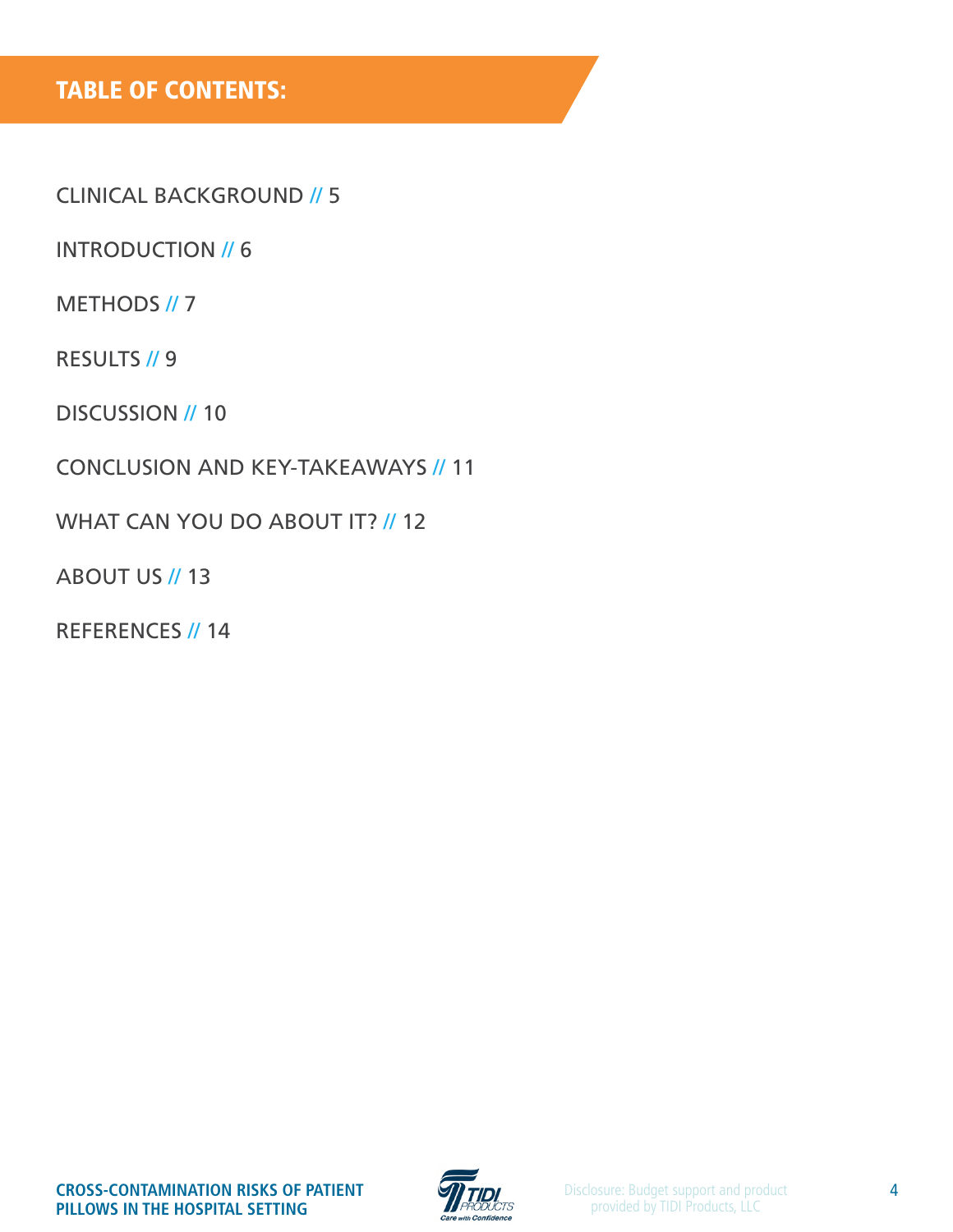# <span id="page-4-0"></span>Clinical Background

Nosocomial, or hospital acquired, infections (HAIs) are a major cause of patient morbidity and mortality. While the individual patient may often be the source of particular pathogens, researchers have projected that approximately 20% to 40% of HAIs are associated with cross contamination by way of contact contamination from the hands of healthcare personnel who have touched contaminated patients or contaminated environmental surfaces.<sup>(1)</sup> There have been a number studies that have supported this contention, relating the transmission of methicillin-resistant Staphylococcus aureus (MRSA) and Vancomycin-resistant Enterococcus (VRE) to environmental contamination.<sup>(1)</sup>

Recent studies suggest that the spread of norovirus, Clostridium difficile, and Acinetobacter spp can be related to environmental contamination.<sup>(1)</sup> These particular pathogens are known to survive on environmental surfaces for long periods of time, and the hospital environment is well recognized as an extremely important source of HAIs (or healthcareassociated infections as they are now called); yet the environment in which the patient spends the most time, the bed including the mattress and pillows, is often overlooked when it comes to finding the source of the pathogens.

We, in the Infection Control Department of our institution, decided to address this oversight and conducted a microbiological survey of patientready, decontaminated, reusable, vinyl covered patient pillows at our institution. As a result of this survey we recovered pathogenic bacteria from the pillows, including:

- Methicillin-resistant Staphylococcus aureus (MRSA),
- Vancomycin-Resistant Enterococcus (VRE),
- Enterococcus faecalis (E faecalis),
- • Escherichia coli (E coli),
- • Providencia stuartii (P stuartii),
- • Yeast,
- Coagulase negative Staphylococci (CNS),
- • Klebsiella pneumoniae (K pneumoniae),
- Bacillus species,
- Gram-Positive Cocci and
- Diphtheroids.

As a result of this study, we now firmly believe that reusable patient pillows pose a cross contamination risk. The reason for this may be attributed to the variability in disinfection technique, the condition of the pillow, and the effectiveness of the disinfectant. All of which make it difficult to completely clean and disinfect the pillow. Therefore, cross contamination may occur from the patient to the pillow, from the pillow to the healthcare worker and then to the patient, and from the pillow directly to the patient.



<sup>1.</sup> Weber D, Rutala W, Miller M, Huslage K, Sickbert-Bennet E. Role of hospital surfaces in the transmission of emerging healthcare-associated pathogens; norovirus, Clostridium difficile, and Acinetobacter species. American Journal of Infection Control, 2010 Jun; 35 (5 Suppl 1) S25-33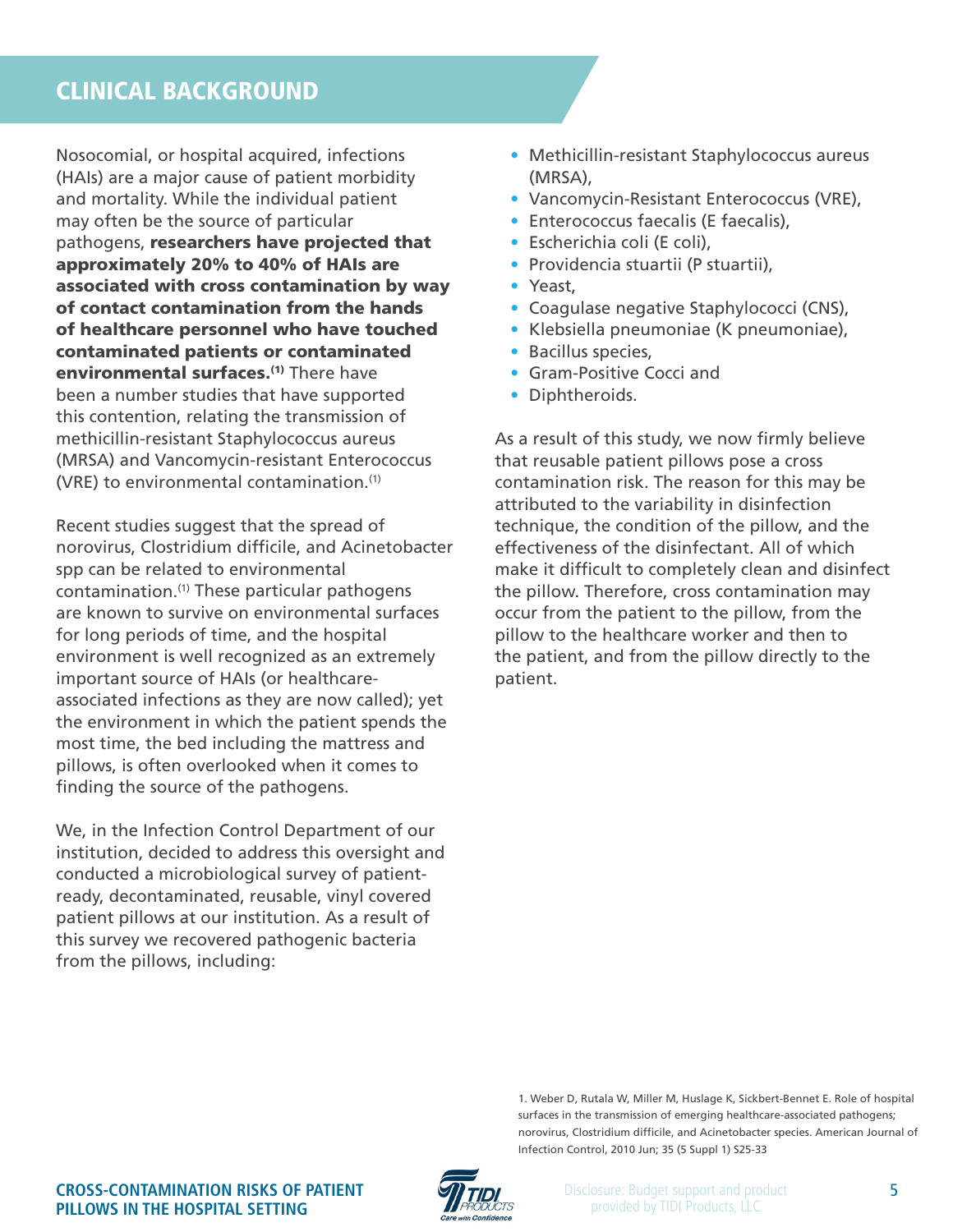# <span id="page-5-0"></span>**INTRODUCTION**

There is increasing evidence which suggests that the hospital environment, including hospital room surfaces, bedding, and various equipment, plays a significant role in the spreading of nosocomial pathogens in healthcare settings.<sup> $(2-6)$ </sup> Many of the pathogens found are multidrug resistant, and are linked to increased morbidity and mortality as well as increased costs.<sup>(7-10)</sup>

Studies have also shown that nearly one-third of the high-touch, high-risk objects in hospital patient rooms remain contaminated for the next patient. In some cases the extent of patient to patient transmission has been found to be directly proportional to the level of environmental contamination.(1) Objects in the healthcare setting such as reusable patient care articles and medical supplies such as pillows, mattresses, blood pressure cuffs, thermometers, stethoscopes, remote controls, bed rails, privacy curtains, and IV pumps and poles have been shown to harbor nosocomial pathogens.(11-22)

Reusable vinyl covered hospital pillows fall in this category of frequently used patient articles and medical equipment which can potentially harbor nosocomial pathogens. Some data exists regarding the microbiologic contamination of reusable hospital pillows.(11-14,16,21)

#### Because of this, we undertook a crosssectional study to examine the microbial contamination of reusable vinyl pillows at our institution.

1. Weber D, Rutala W, Miller M, Huslage K, Sickbert-Bennet E. Role of hospital surfaces in the transmission of emerging healthcare-associated pathogens; norovirus, Clostridium difficile, and Acinetobacter species. American Journal of Infection Control, 2010 Jun; 35 (5 Suppl 1) S25-33

2. Safdar N, Drayton J, Dern J, Warrack S, Duster M, Schmitz M. Telemetry leads as reservoir for nosocomial pathogens. Int J Infect Control 2012, v8:i2

3. Boyce JM. Environmental contamination makes an important contribution to hospital infection. J Hosp Infect 2007; 65 Suppl 2: 50-54.

4. Schabrun S, Chipchase L. Healthcare equipment as a source of nosocomial infection: a systematic review. J Hosp Infect 2006; 63: 239-245. http://dx.doi. org/10.1016/j.jhin.2005.10.013

5. Noskin GA, Stosor V, Cooper I, Peterson LR. Recovery of vancomycin-resistant enterococci on fingertips and environmental surfaces. Infect Control Hosp Epidemiol 1995; 16: 577-581. http://dx.doi.org/10.1086/647011

6. Bonten MJ, Hayden MK, Nathan C, et al. Epidemiology of colonization of patients and environment with vancomycin resistant enterococci. Lancet 1996; 348: 1615-1619. http:// dx.doi.org/10.1016/S0140-6736(96)02331-8 7. McGlone SM, Bailey RR, Zimmer SM, et al. The economic burden of Clostridium difficile. Clin Microbiol Infect 2012; 18(3): 282-289. McHugh CG, Riley LW. Risk factors and costs associated

with methicillin-resistant Staphylococcus aureus bloodstream infections. Infect Control Hosp Epidemiol 2004; 25: 425-430. http://dx.doi.org/10.1086/502417 8. Payne NR, Carpenter JH, Badger GJ, Horbar JD, Rogowski J. Marginal increase in cost and excess length of stay associated with nosocomial bloodstream infections in surviving very low birth weight infants. Pediatrics 2004; 114: 348-355. http:// dx.doi.org/10.1542/peds.114.2.348

9. Fridkin SK, Edwards JR, Courval JM, et al. The effect of vancomycin and third-generation cephalosporins on prevalence of vancomycin-resistant enterococci in 126 U.S. adult intensive care units. Ann Intern Med 2001; 135: 175- 183.

10. Blythe, D., D. Keenlyside, S. J. Dawson, and A. Galloway. 1998. Environmental contamination due to methicillin-resistant Staphylococcus aureus (MRSA). J. Hosp. Infect. 38:67-70

11. www.usatoday.com/news/health/2007-12-02-superbug. Hospital marshal resources to wipe out MRSA.

12.www.foxnews.com/health/2011/06/22/uk-study-finds-pillows-breedingground-forsuperbugs/.Study finds pillow a breeding ground for bacteria. 13. http://www.dailymail.co.uk/health/article-2006760/Pillows-breedinggrounds-pests-diseases.

14. http://www.mhs.manchester.ac.uk/about-us/press/medicine/fungi/. Woodcock A. Pillows a hot bed for fungal spores.

15. Boyce JM. Environmental contamination due to MRSA: possible infection control implications. Infection Control and Hospital Epidemiology. 18:622-627. 16. Creamer E, Humphreys H. The contribution of beds to healthcare associated infection: the importance of adequate decontamination. Journal of Hospital Infection. 2008; May;69 (1): 8-23

17. Ohl M, Schweizer M, Graham M. Heilmann K, Boyken L, Diekema D. Hospital privacy curtains are frequently and rapidly contaminated with potentially pathogenic bacteria. American Journal of Infection Control. 2012 Dec; 40 (10):904-6healthcare workers' mobile phones. J Hosp Infect 2006; 62: 123-125

18. Livornese LL Jr, Dias S, Samel C, et al. Hospital-acquired infection with vancomycinresistant Enterococcus faecium transmitted by electronic thermometers. Ann Intern Med 1992; 117: 112-116.

19. Myers MG. Longitudinal evaluation of neonatal nosocomial infections: association of infection with a blood pressure cuff. Pediatrics 1978; 61: 42-45. 20. Maki DG, Brookmeyer P. A survey of EKG telemetry harnessesas a reservoir of resistant noscomial pathogens. Abstract no. K-746 Paper presented at: Interscience Conference of Antimicrobial Agents Chemotherapy 2003; Chicago, IL.

21. Patel S. Minimizing cross infection risks associated with beds and mattresses. Nursing Time, 2005 Feb 2-28;101 (8):52-3

22. Falk PS, Winnike J, Woodmansee C, Desai M, Mayhall CG. Outbreak of vancomycinresistant enterococci in a burn unit. Infect Control Hosp Epidemiol 2000; 21: 575-582.



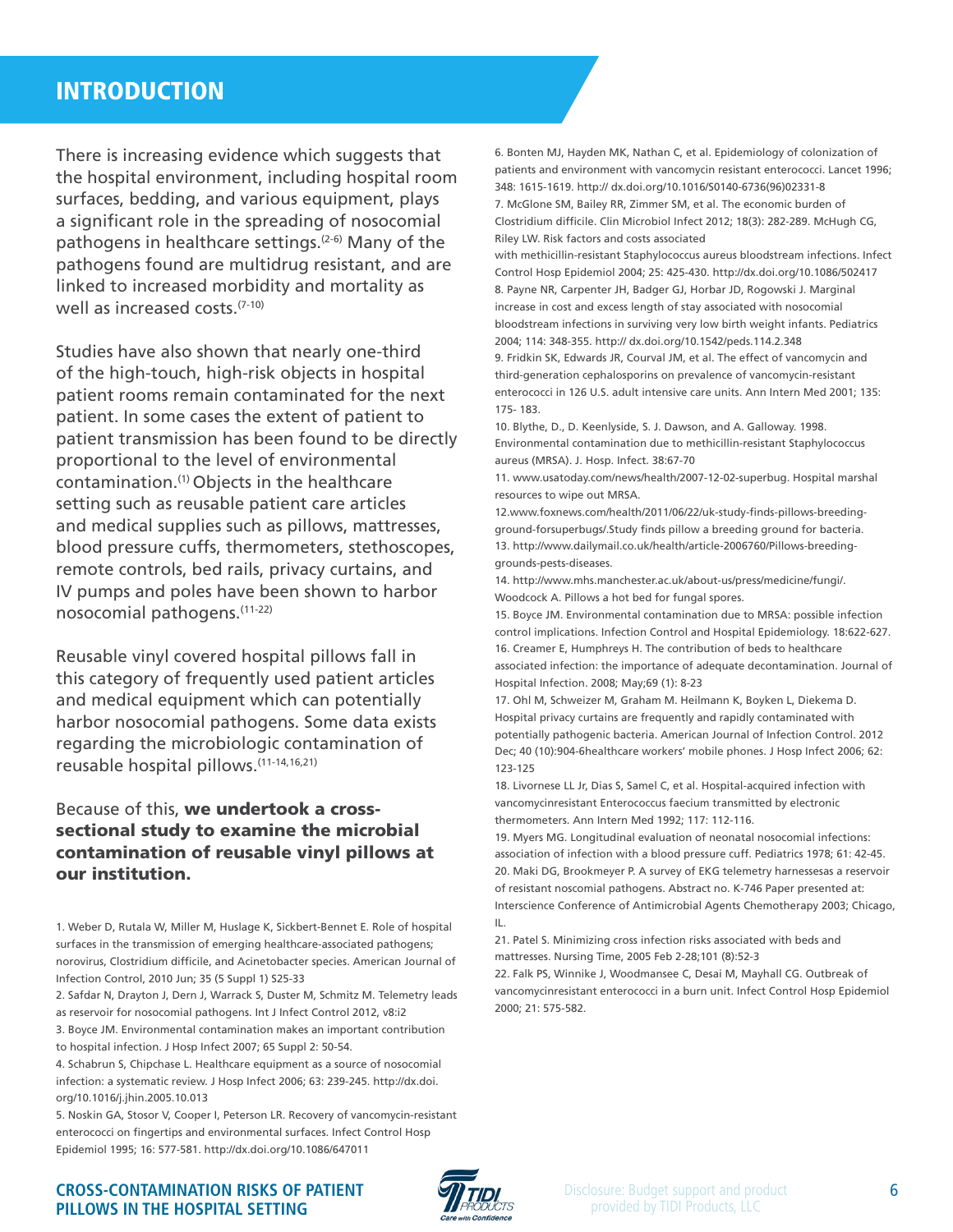### <span id="page-6-0"></span>**METHODS**

We decided to do a survey over a five week period by culturing one hundred (n=100) randomly selected vinyl covered patient pillows after they had been cleaned and disinfected, and ready for a new patient. Our institution is probably typical of most hospitals in that when a patient is discharged, the cloth pillow cases are removed and the vinyl surface of the pillow is disinfected by environmental services personnel following an established standard protocol. Occasionally, nursing assistant staff will perform the disinfection procedure. In either case, the vinyl covering of the pillow, as well as the mattress cover, is to be carefully wiped down with a quaternary ammonium solution (Vindicator+). The pillow then remains on the mattress until the room is being prepared for a new patient. At that time clean sheets and pillowcases from the hospital's contracted laundry service are applied.

Over a five week period one hundred (n=100) randomly selected vinyl pillows were cultured to determine the presence of pathogens remaining on the pillow post disinfection by environmental services. Swab samples from the vinyl pillows were collected from hospital units that house Long Term Acute Care (LTAC) patients.



*Figure 1, Cleaned and disinfected hospital bed awaiting new patient.*

The vinyl pillows were swabbed in patient rooms that were prepared to receive a new patient. The swabbing of the pillow occurred within 2 hours after the patient room and pillow had been fully cleaned and disinfected by environmental services. The following procedure was followed to collect the samples:

1.1. Upon patient discharge from the hospital, the hospital room is to be cleaned by environmental services according to the normal procedure followed at the study site. The vinyl covered pillow will be cleaned/disinfected following the standard disinfection protocol.

1.2. **Within 2 hours post disinfection the vinyl surface of the pillow is swabbed according to the following procedure:** 

1.2.1. Apply sterile gloves

1.2.2. Open package of one sterile, polyester-tipped applicator swab 1.2.3. Immerse the sterile, polyester-tipped applicator swab into the Sodium Chloride solution in the test tube and then press against the wall of the tube to remove excess solution.

1.2.4. Use the swab to collect evidence from the pillow surface by rotating and rubbing in a zigzag pattern over the whole surface of the vinyl covered pillow (both sides) and repeat at an angle of 90 degrees to the first rub.

1.2.5. The swab will then be put into the test tube with Sodium Chloride solution and shaken to dislodge bacteria. The swab will be left in place in the tube 5 minutes and the tube will be vortexed.

1.2.6. After vortexing the tube discard the swab. The remaining solution will be in the tube.

1.2.7. Inoculate the SCDA or Blood Agar plates with 100 microliters of the solution. 1.2.8. Incubate the plates at 36 degrees Celsius for 72 hours

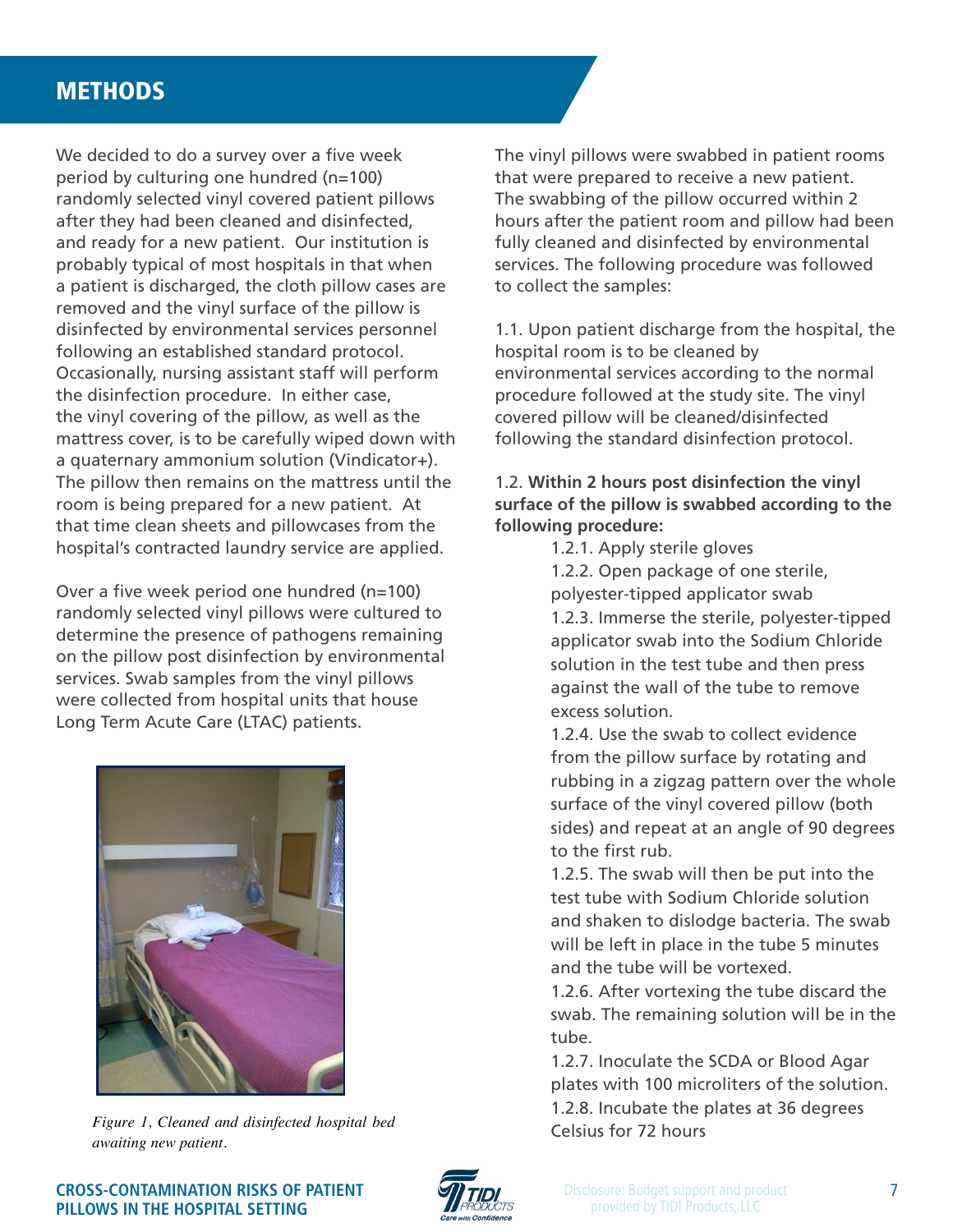1.2.9. Follow incubation identify and enumerate pathogens on plate according to established industry practices. 1.2.10. Repeat this procedure for 100 samples and 1 Control.  $1.2.3.$  I onow incubation factory a numerate pathogens on plate accordi Control.



 *Figure 2 and 3. Swabbing the disinfected vinyl pillow.*

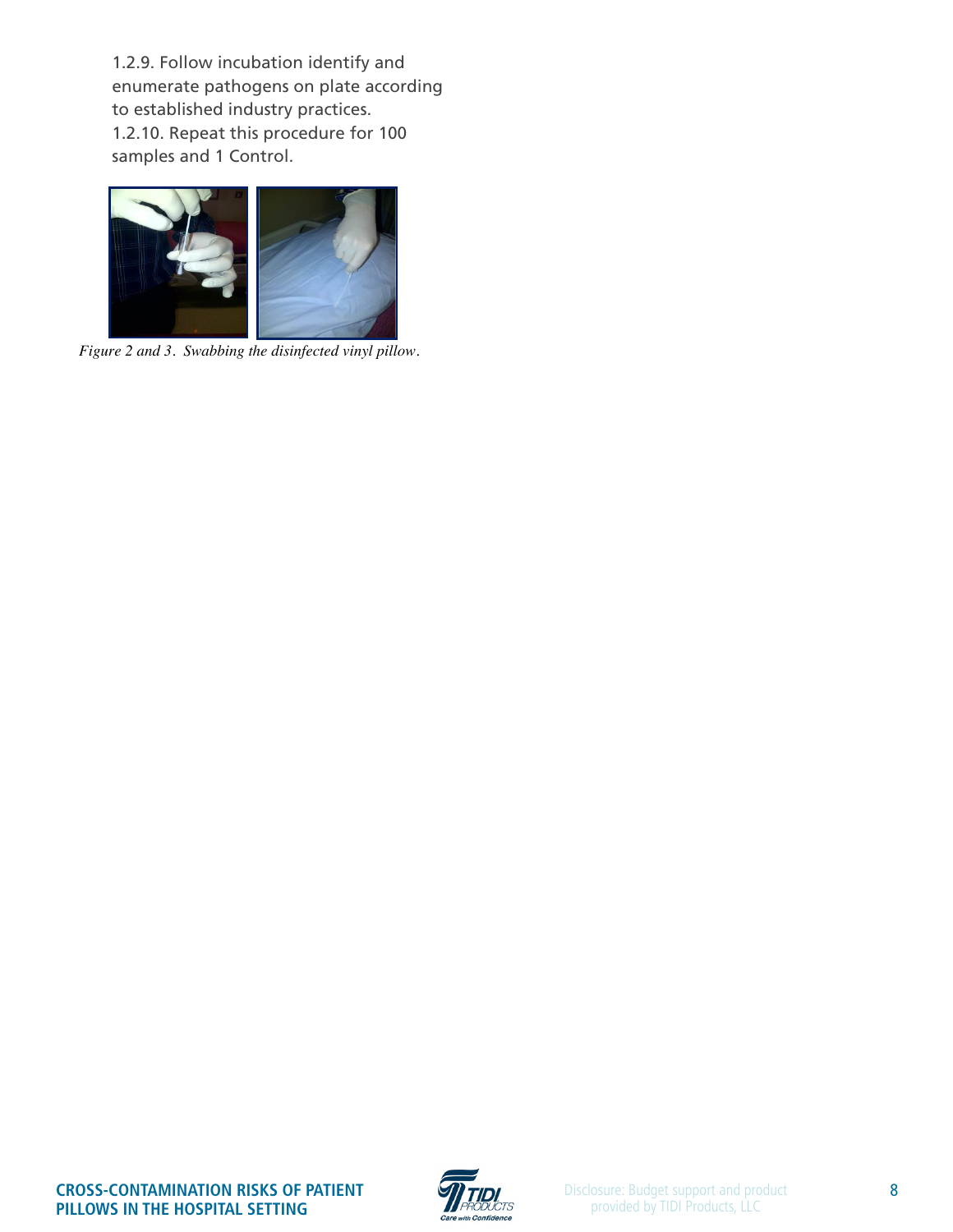## <span id="page-8-0"></span>**RESULTS**

The cultures of the swab samples taken from the cleaned patient ready pillows yielded a 38% recovery of infection causing pathogens. (95% CI,  $P < .016$ ) Of the 38 positive samples, 3 pillows were found to harbor more than 3 pathogens on each pillow and 15 pillows had more than 2 pathogens on each pillow. Diphtheroids, MRSA, and E. Faecalis were the most prevalent pathogens remaining on the pillows.

industry practices.

In our study hospital pillows, even those terminally cleaned by environment services causing pathogens from the pillows. (95% CI, P < .016) in preparation for a new patient, harbored pathogens such as MRSA, VRE, E Coli, P stuartii, and Klebsiella pneumoniae.  $\sum_{i=1}^n$ 

The average cfu range per pathogen per positive culture is shown in Figure 4. The percent of samples containing each pathogen is shown in **Figure 5.** Pathogen per pathogen per pathogen per pathogen per pathogen per pathogen per pathogen per pathogen p



*Figure 4. Average cfu range per positive sample*



Figure 5. Percent of samples containing pathogen.

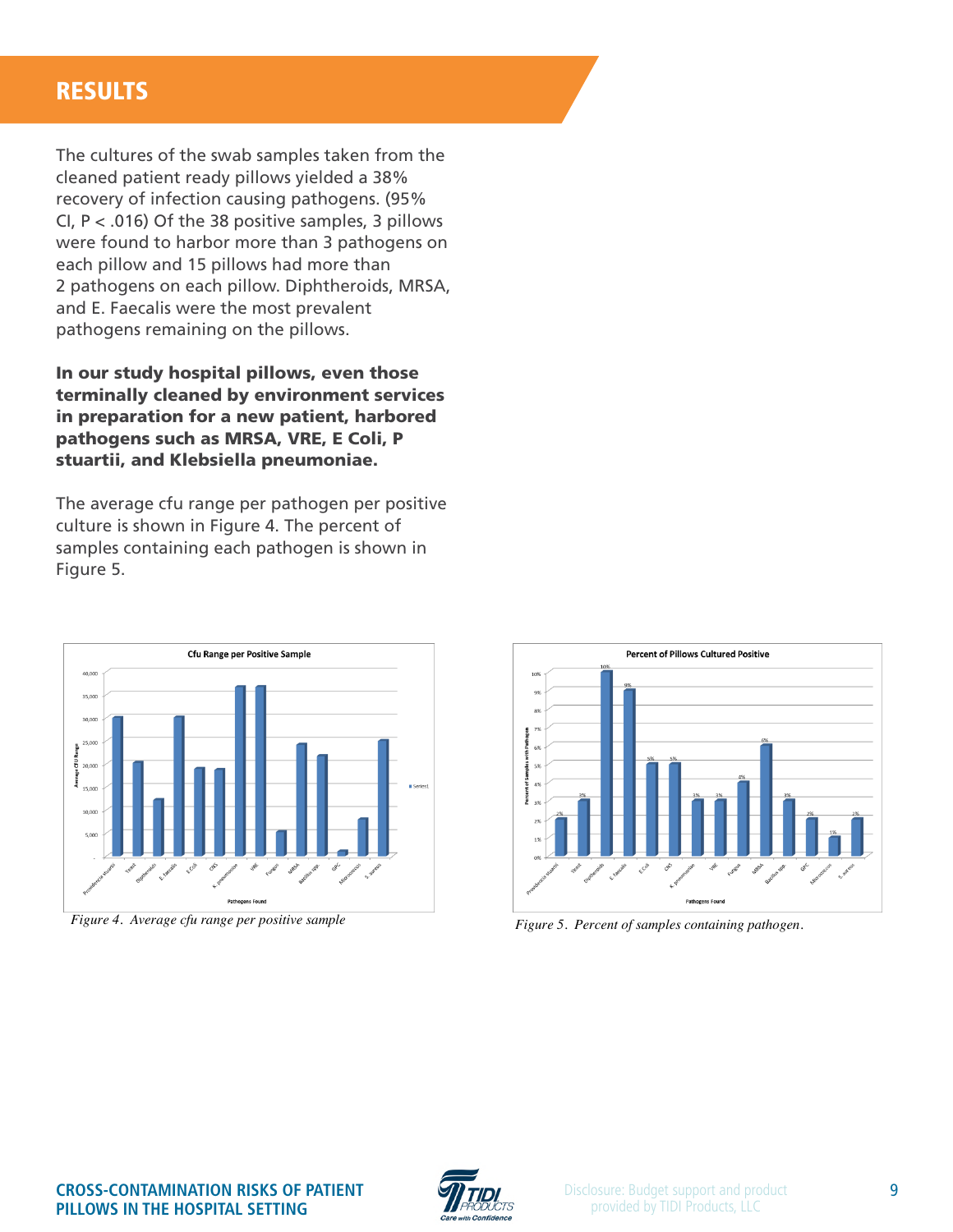## <span id="page-9-0"></span>**DISCUSSION**

While it has been reported that the incidence of healthcare-associated MRSA infections have decreased over the past few years, the emotional and financial costs of HAIs is still immense. The Centers for Disease Control (CDC), recently released a report on Antibiotic Resistant Threats in which they estimate that 23,000 patients die each year due to HAIs. They also estimate that there are about 2 million incidents of HAI cases in the United States each year.<sup>(29)</sup>

In addition, a recent report in JAMA Internal Medicine estimates the financial burden of HAIs to be as much as \$9.8 Billion annually, with per case costs running from an average of \$11,285 for a C difficile infection to as much as \$45,814, on average, for a central line associated bloodstream infection.(30)

The patient's environment and touch surfaces within the patients' room have more recently come under study as an important factor in nosocomial transmission of HAI associated pathogens. One study reported 42% of nurses performing routine care on patients without direct patient contact had MRSA cultured from their gloves. The non-patient surfaces they had come into contact with were: bed rails, bed linens including pillows and infusion pumps.(15) Hospital and patient care environments play a significant role in the epidemiology of multi-resistant bacteria.(1-6,22-25)

1. Weber D, Rutala W, Miller M, Huslage K, Sickbert-Bennet E. Role of hospital surfaces in the transmission of emerging healthcare-associated pathogens; norovirus, Clostridium difficile, and Acinetobacter species. American Journal of Infection Control, 2010 Jun; 35 (5 Suppl 1) S25-33

2. Safdar N, Drayton J, Dern J, Warrack S, Duster M, Schmitz M. Telemetry leads as reservoir for nosocomial pathogens. Int J Infect Control 2012, v8:i2

3. Boyce JM. Environmental contamination makes an important contribution to hospital infection. J Hosp Infect 2007; 65 Suppl 2: 50-54.

4. Schabrun S, Chipchase L. Healthcare equipment as a source of nosocomial infection: a systematic review. J Hosp Infect 2006; 63: 239-245. http://dx.doi. org/10.1016/j.jhin.2005.10.013

5. Noskin GA, Stosor V, Cooper I, Peterson LR. Recovery of vancomycin-resistant enterococci on fingertips and environmental surfaces. Infect Control Hosp Epidemiol 1995; 16: 577-581. http://dx.doi.org/10.1086/647011

6. Bonten MJ, Hayden MK, Nathan C, et al. Epidemiology of colonization of patients and environment with vancomycin resistant enterococci. Lancet 1996; 348: 1615-1619. http:// dx.doi.org/10.1016/S0140-6736(96)02331-8 10. Blythe, D., D. Keenlyside, S. J. Dawson, and A. Galloway. 1998.

Human secretions and excretions can heavily contaminate the patient's bedding and general care area. MRSA, for example, can survive for many days on various surfaces:

- 12 days on a laminated table,
- 11 days on a plastic patient cart,
- 9 days on a cloth curtain,
- 21 days on cotton fabrics,
- 14 days on terry cloth, and up to
- $\bullet$  40 days on polyester.  $(23-25)$

It is also reported that even very strong cleaning may not be effective against MRSA and other contamination of fomites. Several studies have shown that when terminally cleaned by environmental services less than 50% of the hospital room surfaces are adequately cleaned. (26-28) A study performed at a facility in the United Kingdom reports in 46% of rooms formerly housing MRSA-infected patients, cultures of pillows, mattresses, chairs, bed frames, nurse call buttons and other environmental surfaces still grew MRSA despite "terminal" cleaning.(10)

In our study, we found that disinfected, patient-ready reusable vinyl pillows harbored microorganisms, including MRSA, E. faecalis, E.Coli, P.Stuartii, Yeast, CNS, K pneumoniae and Diphtheroids.

Environmental contamination due to methicillin-resistant Staphylococcus aureus (MRSA). J. Hosp. Infect. 38:67-70

15. Boyce JM. Environmental contamination due to MRSA: possible infection control implications. Infection Control and Hospital Epidemiology. 18:622-627. 22. Falk PS, Winnike J, Woodmansee C, Desai M, Mayhall CG. Outbreak of vancomycinresistant enterococci in a burn unit. Infect Control Hosp Epidemiol 2000; 21: 575-582.

23. Talon D. The role of hospital environment in the epidemiology of multi resistant bacteria.Journal of Hospital Infection. 1999; 43:13-17.

24. Huang, R. MRSA Survival on Hospital Fomites. Infection Control and Hospital Epidemiology. 27(11) 1267-9

25. Neely A, Maley P. Survival of Enterococcus and Stapylococcus on hospital fabrics and plastic. Journal of Clinical Microbiology 38(2) 724-6

26. .Carling P, Parry M, von Beheren S: Healthcare Environmental Hygiene Study Group. Identifying opportunities to enhance environmental cleaning in 23 acute care hospitals. Infection Control and Hospital Epidemiology, 2008;29:1-7

27. Goodman E, Platt R, Bass R, Onderdonk A, Yokoe D, Huang S. Impact of environmental cleaning intervention on the presence of methicillin-resistant Staphylococcus aureus and Vancomycin-resistant enterococci on surfaces in intensive care unit rooms. Infection Control and Hospital Epidemiology 2008; 29:593-599.

28. Weber D, Rutala W. Understanding and Preventing Transmission of Healthcare-Associated Pathogens Due to the Contaminated Hospital Environment. Infection Control and Hospital Epidemiology, 2013; 34: 5. 29. [http://www.cdc.gov/drugresistance/threat-report-2013/pdf/ar](http://www.cdc.gov/drugresistance/threat-report-2013/pdf/ar-threats-2013-508.pdf#page=6)[threats-2013-508.pdf#page=6](http://www.cdc.gov/drugresistance/threat-report-2013/pdf/ar-threats-2013-508.pdf#page=6)

30. <http://archinte.jamanetwork.com/article.aspx?articleid=1733452>

**Cross-Contamination Risks of Patient Pillows in the Hospital Setting**



Disclosure: Budget support and product provided by TIDI Products, LLC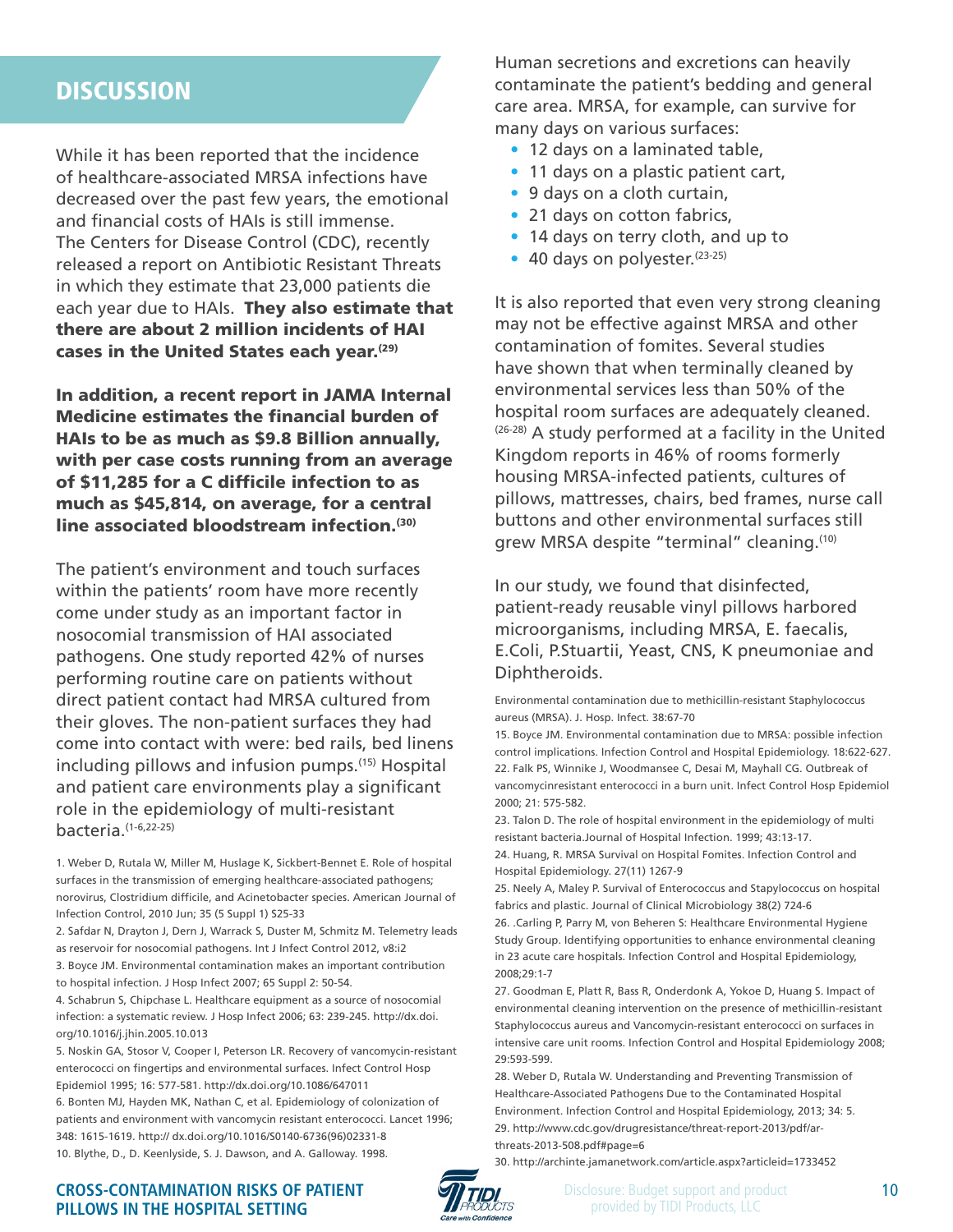# <span id="page-10-0"></span>Conclusion and key-takeaways:

#### *Conclusion*

Reusable hospital pillows may serve as reservoirs for nosocomial pathogens. Thirty eight percent (38%) of disinfected patient ready pillows were found to harbor pathogens. Clear and rigorous guidelines should be established for decontamination of patient beds and pillows. Outbreak investigations should include assessment of pillows and mattresses.

#### *Key-Takeaways*

- HAIs place an undeniable physical and emotional burden on patients and their families.
- HAIs create an undesirable financial burden on healthcare institutions.
- Soft surfaces as well as hard surfaces in the patient's environment can act as fomites for the transmission of pathogenic agents.
- Even "terminally" cleaned and disinfected reusable items may likely harbor pathogenic agents.
- Greater attention may need to be given to proper education and training of lesser trained personnel who are responsible for cleaning and disinfecting items in the patient environment.
- A bi-directional barrier, such as the TIDIShield™ Pillow Barrier may be an appropriate shield against patient to pillow and pillow to patient transmission of infectious agents.

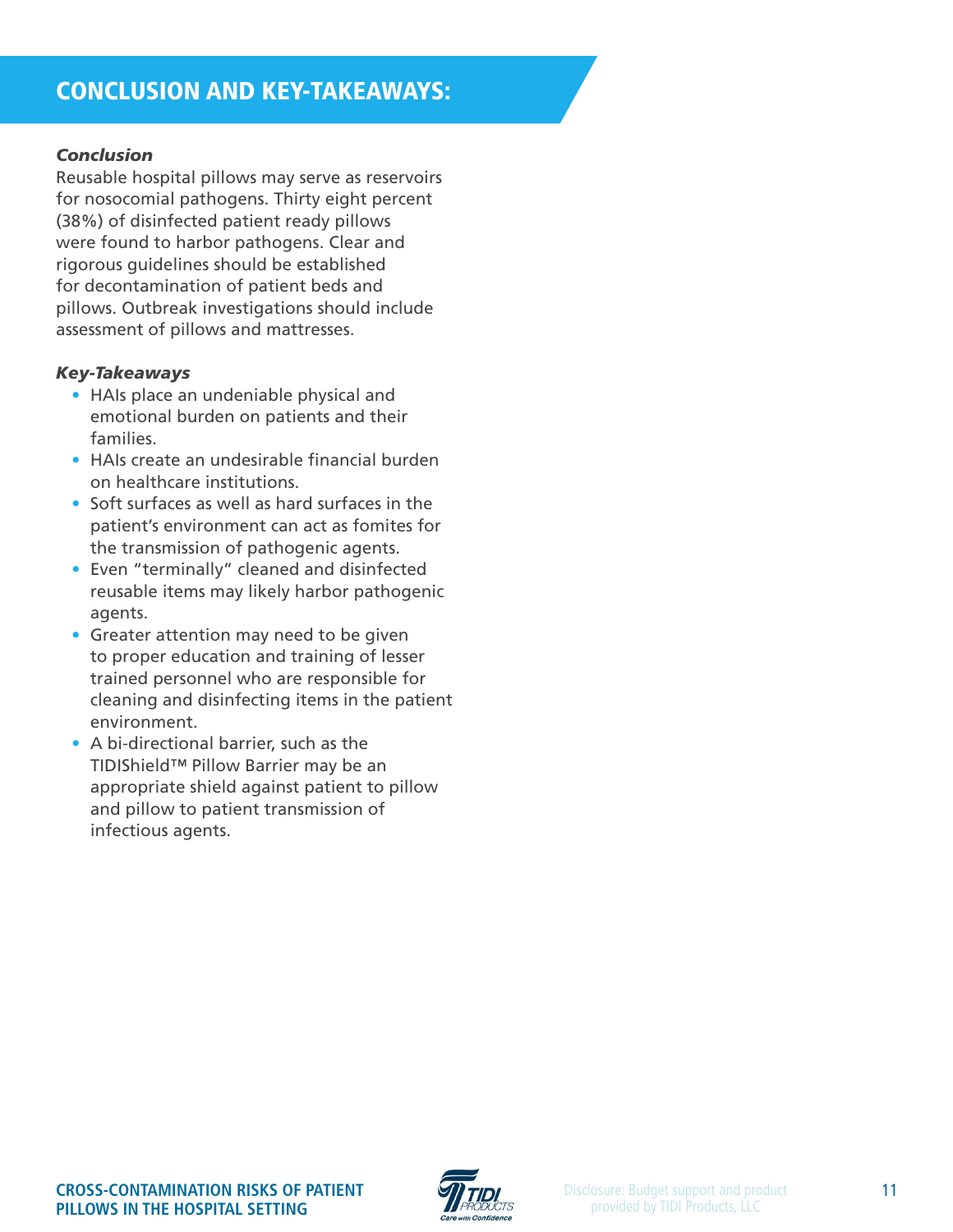# <span id="page-11-0"></span>WHAT CAN YOU DO ABOUT IT?

and proven barrier to being 100% enective against proven barrier to being Use TIDIShield™ Disposable Pillow Barriers, which prevent pillow to patient cross-contamination of ABOUT IT? harmful HAI causing bacteria. It is the ONLY tested and proven barrier to being 100% effective against **cloth pillow cases fall short.** 







*What's growing on your pillows?*

# **STOP** Cross-Contamination of Harmful Bacteria from Pillow to Patient

**Personal Study**<br>Study shows that after terminal cleaning 38% of reusable hospital pillows contain harmful bacteria such as otacy onowe that alter terminal eleaning ocho or readable neephal pillow Bernam harman bactena eden as<br>Diptheroids, MRSA, and E. Faecalis.' The TIDIShield™ Disposable Pillow Barrier is an effective barrier against bacteria.<sup>2</sup> Uniquely designed, the premium layered poly-backed material helps keep patients protected. In addition, the durable material means your pillows are cleaner and last longer so you spend less on laundering costs.

#### **Improve patient Safety & Comfort**

- Effective barrier against bacteria<sup>2</sup>
- **E** Fluid-resistant material
- Soft, linen-like feel
- Single-use

**Pillows in the Hospital Setting**

#### **Reduce Risk. Save Time & Money**

- Non-corrugated packaging
- Easy to grab, easy to apply
- Extends life of the pillow and saves on laundering costs

#### **TIDIShield™ Disposable pillow barriers**

PRODUCT CODE: 6355 COLOR: White Size: 21" x 30" UNIT QUANTITY: 2 boxes of 50 / 100 per case



*Use as a standalone pillow barrier or under a linen case. Fits standard reusable hospital pillows.* 



**Made with uniquely designed material,** *this layered poly-backed barrier*  rnis layered poly-backed barrier<br>guards against bacteria pass-through **bacteria 1.800.521.1314 Poly-backing** without the use of chemical coating *or bacteria-cide that may itself*  **Example 2** Pillow contribute in the resistance building *of "Super Bugs" to antibiotics.*

#### *label lets you know you're protected!* [CLICK HERE TO REQUEST A FREE SAMPLE](http://go.tidiproducts.com/pillow-barrier-sample-request)

570 EntErprisE DrivE, nEEnah, Wi Usa 54956



Disclosure: Budget support and product provided by TIDI Products, LLC Disclosure: Budget support and product **S OF PATIENT EXAMPLE PROVIDED** Disclosure: Budget support and product **12 12**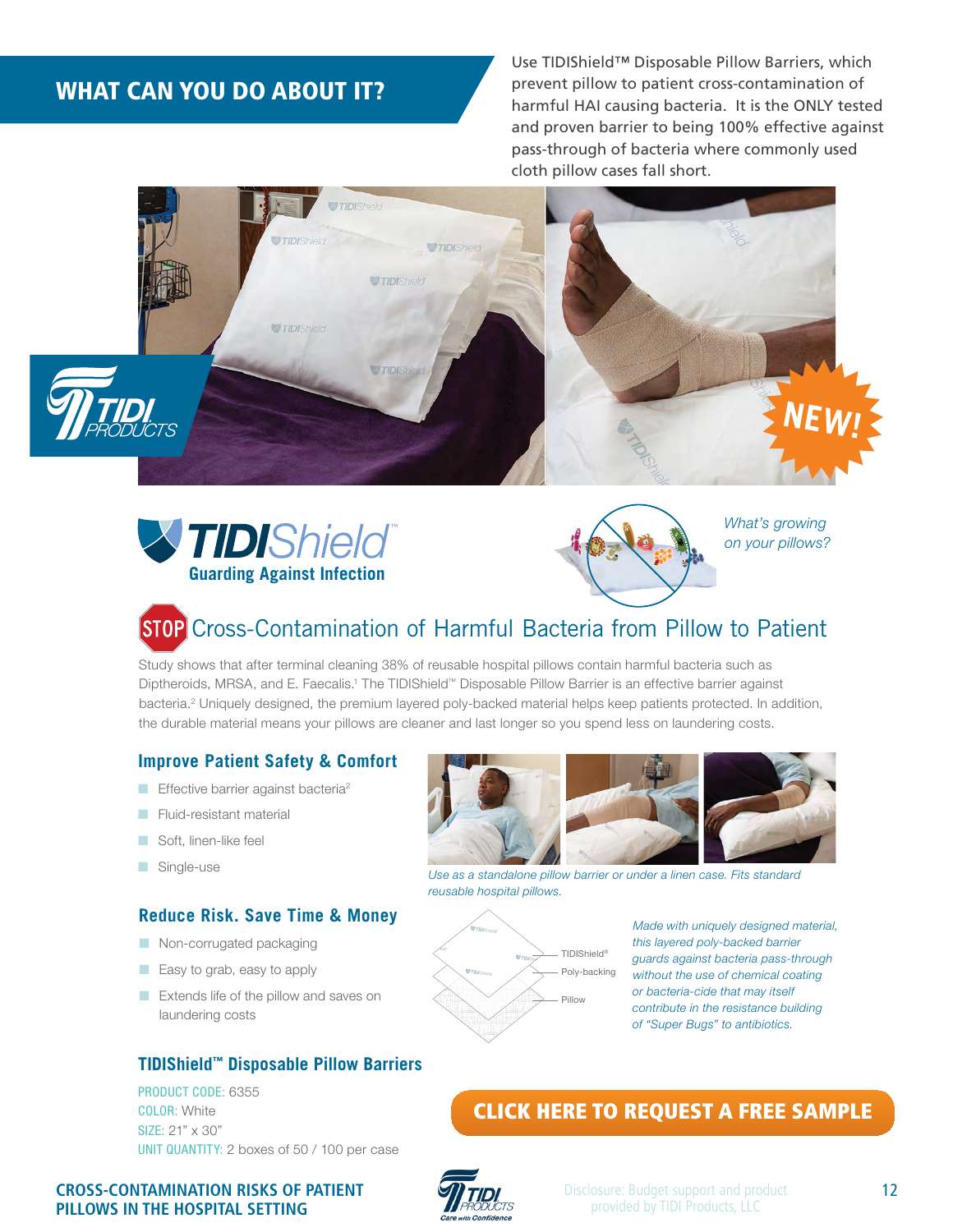# <span id="page-12-0"></span>**ABOUT US About us**

TIDI Products manufactures single-use infection prevention products for the medical, dental and foodservice markets, and a variety of poly films for converters. The materials we use to produce disposable products enhance their performance and convenience.

We're focused on understanding the needs of professional care providers and the desires of the patients they care for. Our products provide specific solutions to meet precise needs, and we offer an array of clear choices, based on key factors that matter most to the people who use them.

We're also dedicated to helping distributors build their brands and market share, offering valueadded support with private label packaging of selected products, as well as promotional materials. We're confident that our end-user focus assures the right product mix.

#### Building a sustainable future with a purpose Building a sustainable future with a purpose Building a sustainable future with a purpose Building a sustainable future with a purpose Building a sustainable future with a purpose

Our commitment to LEAN Manufacturing increases efficiencies, eliminates waste, and improves the customer experience. One example is the Zero Waste Program, which will have a considerable impact on the environment by eliminating all material waste within the plant, repurpose materials, and reduce energy usage. Not only are we improving our efficiencies to continually improve our customer experience, but also reducing our impact on the environment.

> Contact Us: Contact Us: Contact Us: Contact Us: Contact Us: [www.tidiproducts.com](http://www.tidiproducts.com) www.tidiproducts.com www.tidiproducts.com www.tidiproducts.com www.tidiproducts.com 570 Enterprise Drive 570 Enterprise Drive 570 Enterprise Drive 570 Enterprise Drive 570 Enterprise Drive Neenah, WI 54956 Neenah, WI 54956 Neenah, WI 54956 Neenah, WI 54956 Neenah, WI 54956 (920) 751-4300 (920) 751-4300 (920) 751-4300 (920) 751-4300 (920) 751-4300



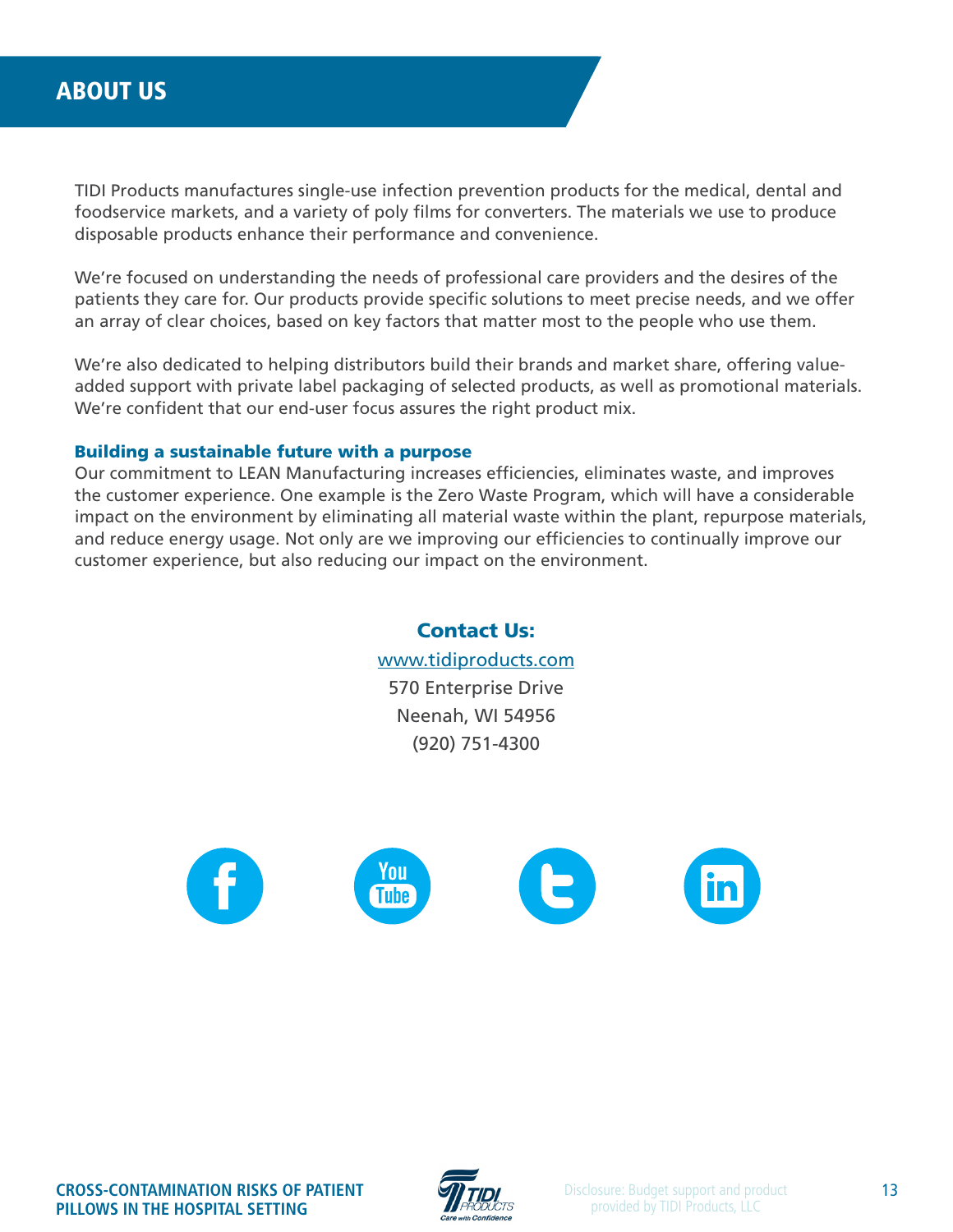# <span id="page-13-0"></span>**REFERENCES**

1. Weber D, Rutala W, Miller M, Huslage K, Sickbert-Bennet E. Role of hospital surfaces in the transmission of emerging healthcare-associated pathogens; norovirus, Clostridium difficile, and Acinetobacter species. American Journal of Infection Control, 2010 Jun; 35 (5 Suppl 1) S25-33

2. Safdar N, Drayton J, Dern J, Warrack S, Duster M, Schmitz M. Telemetry leads as reservoir for nosocomial pathogens. Int J Infect Control 2012, v8:i2

3. Boyce JM. Environmental contamination makes an important contribution to hospital infection. J Hosp Infect 2007; 65 Suppl 2: 50-54.

4. Schabrun S, Chipchase L. Healthcare equipment as a source of nosocomial infection: a systematic review. J Hosp Infect 2006; 63: 239-245. http://dx.doi.org/10.1016/j.jhin.2005.10.013

5. Noskin GA, Stosor V, Cooper I, Peterson LR. Recovery of vancomycin-resistant enterococci on fingertips and environmental surfaces. Infect Control Hosp Epidemiol 1995; 16: 577-581. http://dx.doi.org/10.1086/647011

6. Bonten MJ, Hayden MK, Nathan C, et al. Epidemiology of colonization of patients and environment with vancomycin resistant enterococci. Lancet 1996; 348: 1615-1619. http://dx.doi.org/10.1016/S0140-6736(96)02331-8

7. McGlone SM, Bailey RR, Zimmer SM, et al. The economic burden of Clostridium difficile. Clin Microbiol Infect 2012; 18(3): 282-289. McHugh CG, Riley LW. Risk factors and costs associated with methicillin-resistant Staphylococcus aureus bloodstream infections. Infect Control Hosp Epidemiol 2004; 25: 425-430. http://dx.doi.org/10.1086/502417

8. Payne NR, Carpenter JH, Badger GJ, Horbar JD, Rogowski J. Marginal increase in cost and excess length of stay associated with nosocomial bloodstream infections in surviving very low birth weight infants. Pediatrics 2004; 114: 348-355. http:// dx.doi. org/10.1542/peds.114.2.348

9. Fridkin SK, Edwards JR, Courval JM, et al. The effect of vancomycin and third-generation cephalosporins on prevalence of vancomycin-resistant enterococci in 126 U.S. adult intensive care units. Ann Intern Med 2001; 135: 175- 183.

10. Blythe, D., D. Keenlyside, S. J. Dawson, and A. Galloway. 1998. Environmental contamination due to methicillin-resistant Staphylococcus aureus (MRSA). J. Hosp. Infect. 38:67-70

11. www.usatoday.com/news/health/2007-12-02-superbug. Hospital marshal resources to wipe out MRSA.

12.www.foxnews.com/health/2011/06/22/uk-study-finds-pillows-breeding-ground-forsuperbugs/.Study finds pillow a breeding ground for bacteria.

13. http://www.dailymail.co.uk/health/article-2006760/Pillows-breeding-grounds-pests-diseases.

14. http://www.mhs.manchester.ac.uk/about-us/press/medicine/fungi/. Woodcock A. Pillows a hot bed for fungal spores.

15. Boyce JM. Environmental contamination due to MRSA: possible infection control implications. Infection Control and Hospital Epidemiology. 18:622-627.

16. Creamer E, Humphreys H. The contribution of beds to healthcare associated infection: the importance of adequate decontamination. Journal of Hospital Infection. 2008; May;69 (1): 8-23

17. Ohl M, Schweizer M, Graham M. Heilmann K, Boyken L, Diekema D. Hospital privacy curtains are frequently and rapidly contaminated with potentially pathogenic bacteria. American Journal of Infection Control. 2012 Dec; 40 (10):904-6healthcare workers' mobile phones. J Hosp Infect 2006; 62: 123-125

18. Livornese LL Jr, Dias S, Samel C, et al. Hospital-acquired infection with vancomycinresistant Enterococcus faecium transmitted by electronic thermometers. Ann Intern Med 1992; 117: 112-116.

19. Myers MG. Longitudinal evaluation of neonatal nosocomial infections: association of infection with a blood pressure cuff. Pediatrics 1978; 61: 42-45.

20. Maki DG, Brookmeyer P. A survey of EKG telemetry harnessesas a reservoir of resistant noscomial pathogens. Abstract no. K-746 Paper presented at: Interscience Conference of Antimicrobial Agents Chemotherapy 2003; Chicago, IL.

21. Patel S. Minimizing cross infection risks associated with beds and mattresses. Nursing Time, 2005 Feb 2-28;101 (8):52-3

22. Falk PS, Winnike J, Woodmansee C, Desai M, Mayhall CG. Outbreak of vancomycinresistant enterococci in a burn unit. Infect Control Hosp Epidemiol 2000; 21: 575-582.

23. Talon D. The role of hospital environment in the epidemiology of multi resistant

bacteria.Journal of Hospital Infection. 1999; 43:13-17.

24. Huang, R. MRSA Survival on Hospital Fomites. Infection Control and Hospital Epidemiology. 27(11) 1267-9



Disclosure: Budget support and product provided by TIDI Products, LLC